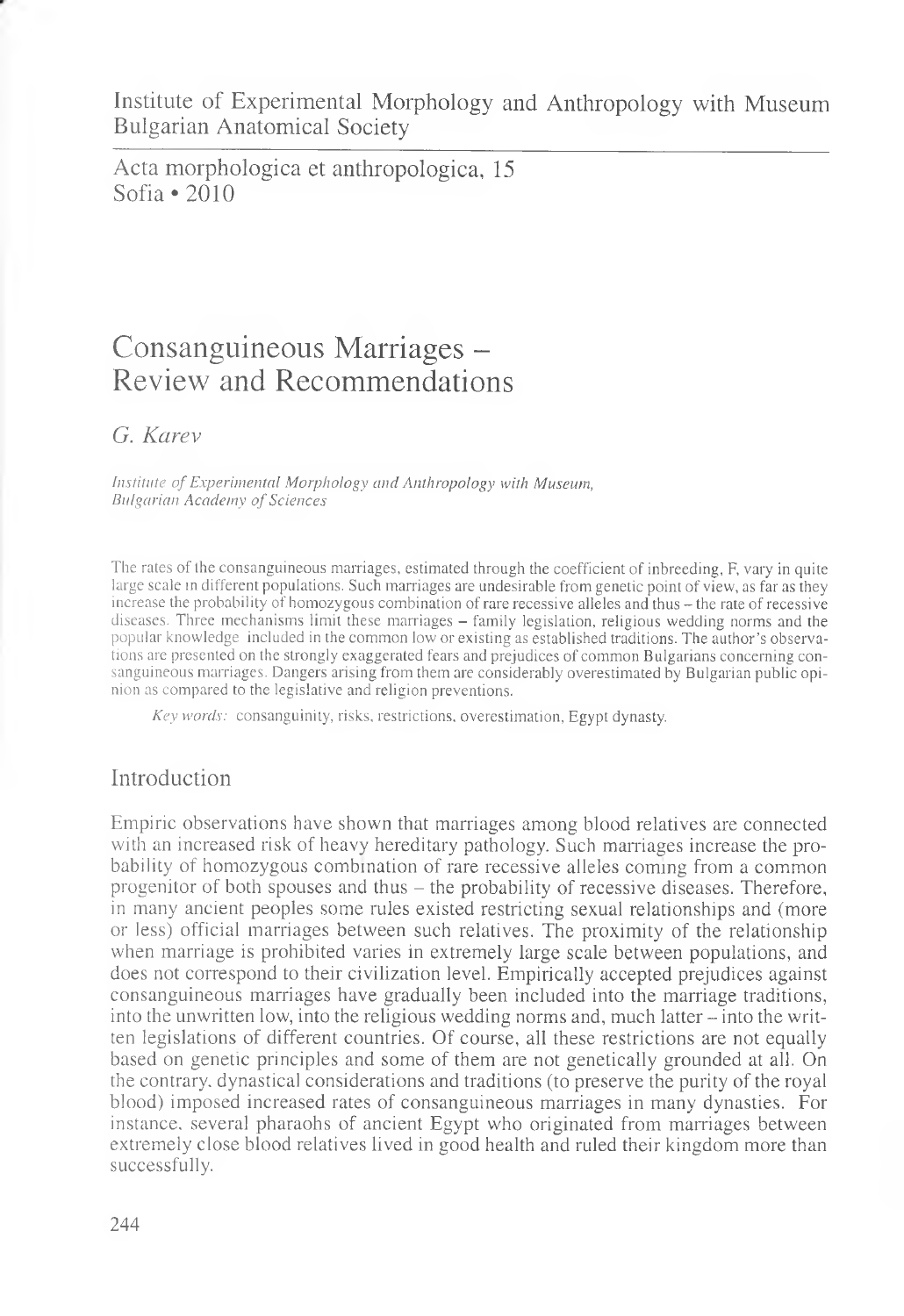It is our impression that Bulgarian traditions include much more negative attitude and much more restrictive marriage behavior towards consanguineous marriages as compared to the real genetic risk and to the restrictions imposed by the East-Orthodox Church and by the Bulgarian civil legislation. The aim of the present study is to compare these traditions to Orthodox-Church norms, to the written Bulgarian legislation and to historical examples.

### Material and Methods

The texts in the theological literature and in the Orthodox manuals concerning the prohibited weddings as well as the corresponding texts of Bulgarian civil legislation were systematized and analyzed from genetic point of view, mainly according to F a rr o w and  $J$ u b e r g  $[2]$  and  $S$  t e r n  $[3]$ . Analysis was made of the answers given by 3000 healthy secondary school students to the question "Do your parents have any blood relationship between them ?" with four possible options in a case of positive answer:

- first cousins;
- second cousins;
- third cousins;
- other relation (to be specified).

The author's observations on the common Bulgarian people's attitude towards consanguineous marriages are illustrated by examples from Bulgarian folklore and by the contingency of 102 readers' letters to the author with reference to his article in a daily newspaper.

The meaningless of the most restrictive marriage prohibitions is illustrated by the results of American authors and by an example from the history of ancient Egypt.

### Results and Discussion

The legislative restrictions concerning the marriages between blood relatives are presented in Family Codex of Republic of Bulgaria, article 13, paragraph 2. Marriages are prohibited between blood relatives of all degrees in direct line (i.e., someone's marriage with his/her parent, grand parent, son, daughter, grand child, etc.). As for the collateral line, marriages are prohibited between brothers and sisters (second degree), between their children (first cousins, IV degree) and other relatives up to IV degree inclusive. By the way, the last expression is completely meaningless, as far as, besides the first cousins, the only someone's "other relatives of IV degree" are the brothers and sisters of his grandparents and the grandchildren of his brothers and sisters. The age difference (two generations) evidently makes this prohibition fully superfluous.

Orthodox rules are presented in four items [1]. Points 3 concerns relationships acquired by marriage and point 4 – those acquired by baptism, so they have nothing to do with genetic relationships and with genetic risks. Point 1 is related to the direct line blood relatives and prohibits marriages between them irrespective of degree. Thus the restriction in question coincides entirely with the corresponding one of the Family Codex. Point 2 prohibits marriages between blood relatives in collateral line up to V degree inclusive. Thus, besides marriages between brothers and sisters and between first cousins, someone's marriage with the children of his or her first cousins (i.e., first and half cousins = first cousins once removed) are also prohibited. This is the only difference between the Church and the legislation restrictions.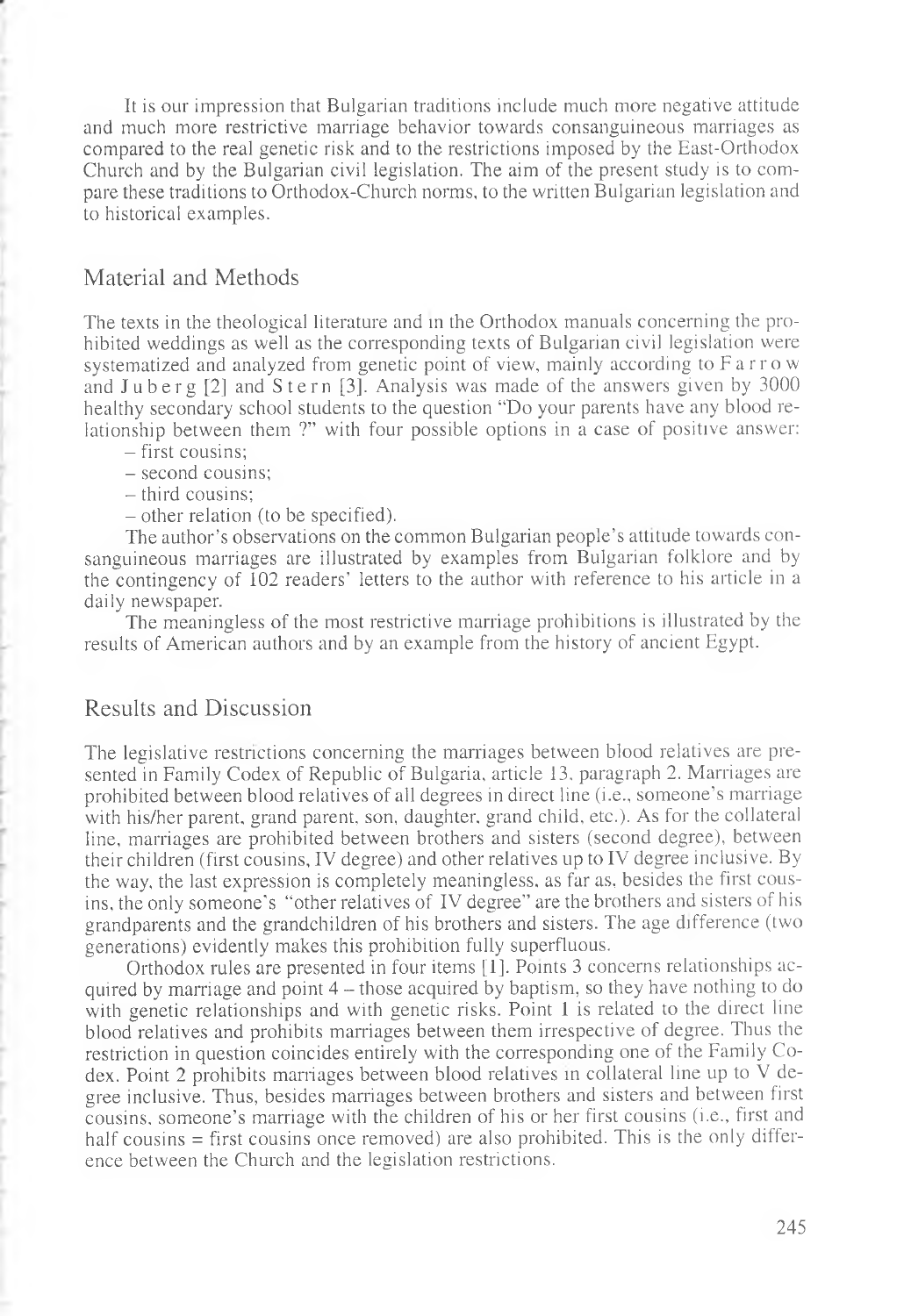Among 3000 subjects which we asked about an eventual blood relationship between their parents, we found one case of first cousins and four of second ones. The sample is not large enough as to determine with certainty the coefficient of inbreeding of Bulgarian people, but nevertheless the results show that probably it is among the lowest in Europe, if not in the world.

The common people attitude towards these marriages is determined by ancient piejudices and apprehensions. A lot of people is in panic fear of consanguineous marriages, how distant they may be, believing that they inevitably give rise to severe damages of the generation, to births of degenerates and monsters. Undoubtedly, during the centuries, the family environment pressure has bent unknown number of human destinies by impeding marriages between cousins which loved each other. Although not quite largely, this is reflected in the Bulgarian folklore. For instance, in a folk song from the Shumen region, a young man says to his girl-friend Denka:

"Denke le, we loved each other. Denke le, from the childhood, Denke le, from the childhood, Denke le, up to grown. Denke le, it was time, Denke le, to take each other. Denke le, they made us out to be, Denke le, close relatives. Denke le, our mothers, Denke le, two sisters in low, Denke le, we both with you. Denke le, two first cousins !".

Two expressions make evident the strong internal protest of the speaker against the arising situation. First, instead of "it turned out that we are close relatives", the expression is used "they made us out to be...". Secondly, the statement that their mothers are sisters in low instead of the confession that their fathers are brothers evidences a hidden desire of the speaker their blood relationship to be presented as not so close as it is in fact.

Another interesting observation in this respect was made many years ago, when we published in the daily newspaper of Varna an article against the overestimation of the dangers arising from the consanguineous marriages by Bulgarian people. During the month following this publication we received 102 readers' letters with reference to it. Among them 89 (about 89%) were extremely close to each other in their meanings. The senders said that they had successful marriages and families with children and. in many cases, grandchildren. However, many years ago, they were infatuated with their cousins (most often second ones); and then their family environments (most often the parents) impeded their marriages. The senders were convinced that their life could be much happier if they had be left to follow the voices of their hearts.

Enormous differences exist between the states of the USA concerning consanguinity restrictions - from states where the marriages between brothers and sisters are the only prohibited to states where the prohibition covers even marriages between second cousins. Nevertheless, no differences were found between the rates of hereditary pathology in different states [2], which confirms once again the low importance of the legislative restrictions.

Finally, the genealogical tree (Fig. 1) of Hatshepsut illustrates the blood relationships in the  $18<sup>th</sup>$  Dynasty of Egypt (1580-1350 B.C.). Hatshepsut, the only female pharaoh of Egypt, originated from a long consequence of close blood related marriages, including such ones between brothers and sisters. Her mother Ahmes was born in a family of brother and sister and married her half a brother Tuthmosis I. Hatshepsut herself was first cousin by mother and half a sister by father with her husband Tuthmosis II. Nevertheless, she lived in a good health and ruled Egypt during 21 years.

*r*